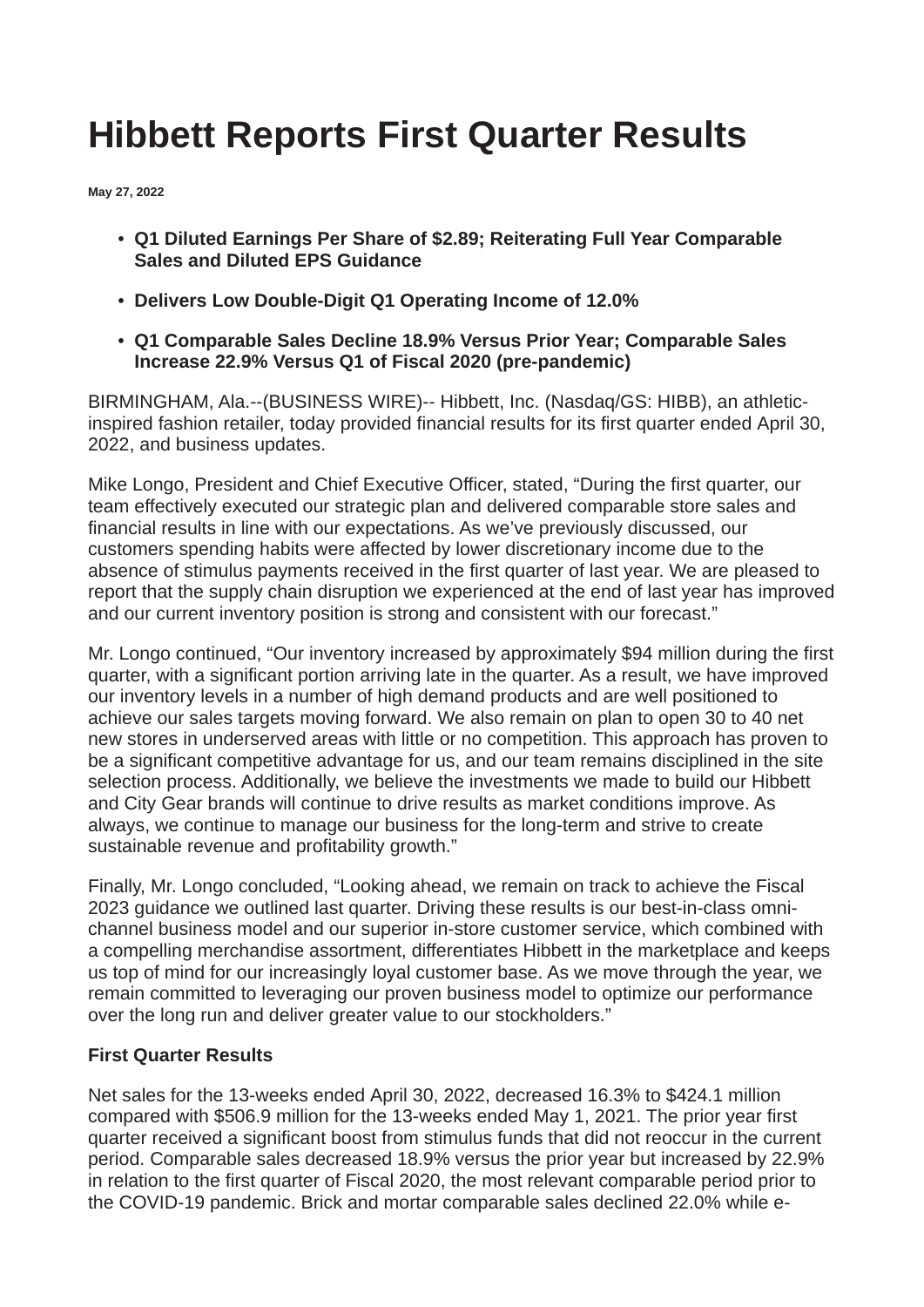commerce sales increased 4.1% on a year-over-year basis. In relation to the first quarter of Fiscal 2020, brick and mortar comparable sales increased 13.6% and e-commerce sales grew 116.9% over a three-year period. E-commerce represented 14.6% of total net sales for the 13-weeks ended April 30, 2022, compared to 11.7% in the 13-weeks ended May 1, 2021, and 8.3% of total net sales for the 13-week period ended May 4, 2019.

Gross margin was 37.0% of net sales for the 13-weeks ended April 30, 2022, compared with 41.4% of net sales for the 13-weeks ended May 1, 2021. The approximate 440 basis point decline was driven by deleverage of store occupancy of approximately 160 basis points, higher average product cost of approximately 150 basis points and increased freight and transportation costs of approximately 130 basis points.

Store operating, selling and administrative ("SG&A") expenses were 22.5% of net sales for the 13-weeks ended April 30, 2022, compared with 18.1% of net sales for the 13-weeks ended May 1, 2021. The approximate 440 basis point increase is primarily the result of deleverage from the year-over-year sales decline and increased costs associated with advertising, professional services and supplies necessary to support a larger store base and increased e-commerce volume.

Net income for the 13-weeks ended April 30, 2022, was \$39.3 million, or \$2.89 per diluted share, compared with net income of \$84.8 million, or \$5.00 per diluted share, for the 13 weeks ended May 1, 2021.

For the 13-weeks ended April 30, 2022, we opened nine net new stores, bringing the store base to 1,105 in 35 states.

As of April 30, 2022, we had \$23.2 million of available cash and cash equivalents on our unaudited condensed consolidated balance sheet. As of April 30, 2022, we had \$20.4 million of debt outstanding and \$104.6 million available under our \$125.0 million unsecured credit facility.

Inventory as of April 30, 2022, was \$314.9 million, a 72.6% increase compared to the prior year first quarter and up 40.7% from the beginning of the quarter.

Capital expenditures during the 13-weeks ended April 30, 2022, were \$16.0 million compared to \$7.0 million in the 13-weeks ended May 1, 2021. Capital expenditures were predominantly related to store initiatives including new store openings, relocations, expansions, remodels and technology upgrades.

During the 13-weeks ended April 30, 2022, the Company repurchased 491,218 shares of common stock under the Stock Repurchase Program (the "Repurchase Program") for a total expenditure of \$22.4 million. The Company also paid a quarterly dividend equal to \$0.25 per outstanding common share that resulted in a cash outlay of \$3.3 million.

### **Fiscal 2023 Outlook**

We expect to face a number of business and economic challenges in the 52-week fiscal year ending January 28, 2023 ("Fiscal 2023"). This includes the potential for ongoing supply chain disruptions, increases in volume and severity of COVID-19 cases, a lack of stimulus and unemployment benefits, inflation, wage pressures, geopolitical conflicts and a more cautious consumer. These factors may contribute to the complexity and volatility in forecasting Fiscal 2023 results.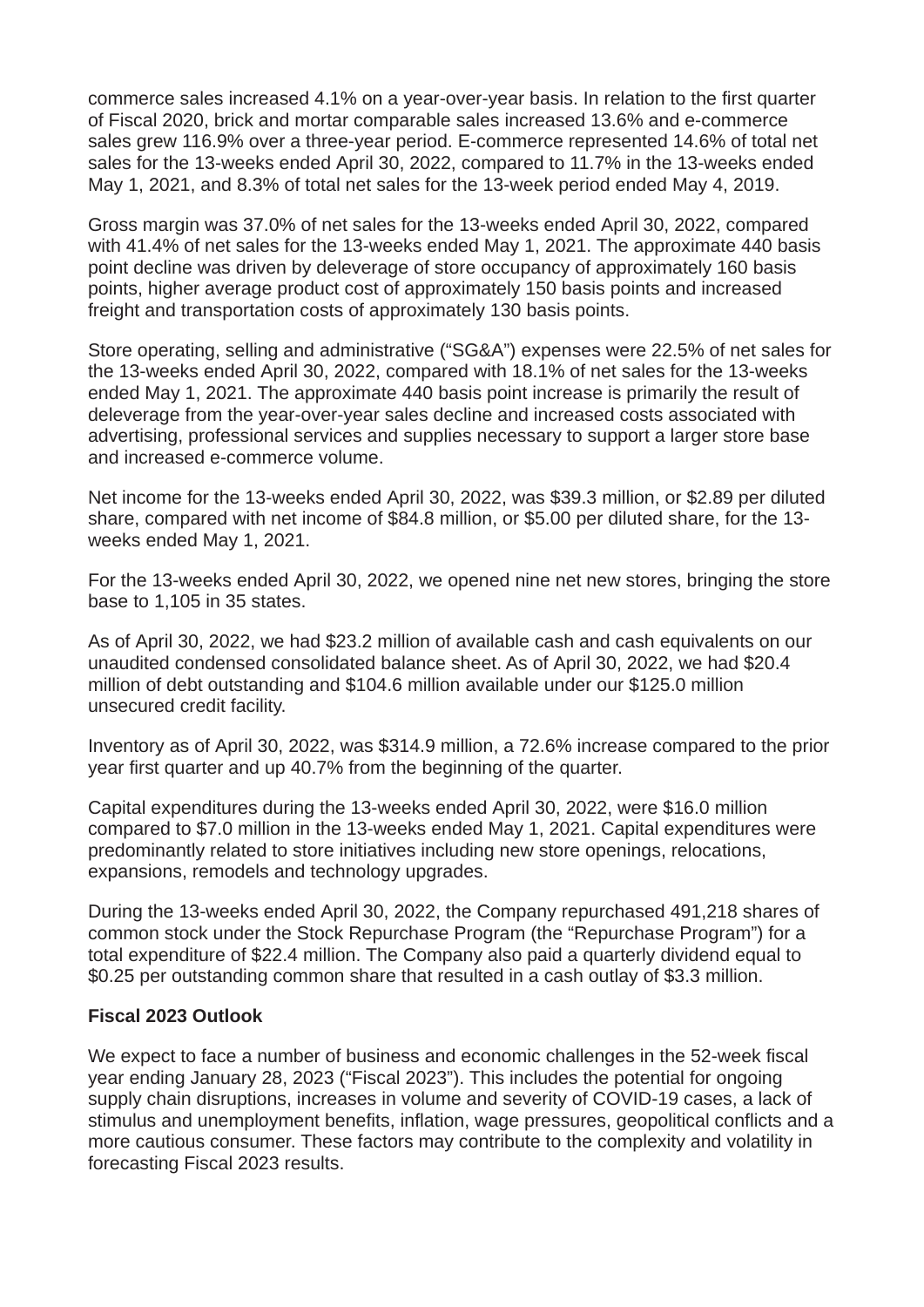Given the performance we have experienced year-to-date and our outlook for the remainder of the fiscal year, taking into consideration the factors noted above, we are reiterating our previous financial guidance for Fiscal 2023. We estimate the following full year results:

- Total net sales are expected to be relatively flat in dollars compared to our Fiscal 2022 results. This implies comparable sales are expected to be in the negative lowsingle digits for the full year. Brick and mortar comparable sales are expected to be in the negative low-single digit range while e-commerce revenue is anticipated to be in the positive mid-single digit range.
- It is anticipated that comparable sales will be in the negative low-teen range in the first half of the year with an expectation of positive high-single digit comp sales in the second half of the year. Sales forecasts are based on assumptions that as the year progresses, supply chain disruptions moderate, the timing of inventory receipts becomes more consistent and predictable, and our overall inventory position remains strong.
- Net new store growth is expected to be in the range of 30 to 40 stores with units spread relatively evenly throughout the year.
- As a result of potential supply chain disruption, higher freight costs, a higher mix of ecommerce sales, inflationary pressures and some deleverage of store occupancy costs, gross margin as a percent of net sales is anticipated to decline by approximately 130 to 160 basis points compared to Fiscal 2022 results. This expected full year gross margin range of 36.6% to 36.9% is above pre-pandemic levels. We expect gross margin results in comparison to the prior year will become more favorable as the year progresses.
- SG&A as a percent of net sales is expected to increase by 70 to 100 basis points in comparison to Fiscal 2022 results due to wage inflation, deleverage of fixed costs driven by relatively flat sales expectations and annualization of back-office infrastructure investments in Fiscal 2022. The expected full year SG&A expense range of 23.3% to 23.6% as a percent of net sales is below pre-pandemic levels. We expect year-over-year quarterly SG&A comparisons will become less challenging in the back half of the year due to an expectation of an improving inventory and sales environment.
- Operating income is expected to be in the low double-digit range as a percent of sales, also above pre-pandemic levels.
- Diluted earnings per share are anticipated to be in the range of \$9.75 \$10.50 using an estimated full year tax rate of 24.5% and an estimated weighted average diluted share count of 13.5 million.
- Capital expenditures are anticipated to be in the range of \$60 to \$70 million dollars with a focus on new store growth, remodels and additional technology and infrastructure investments.
- Our capital allocation strategy continues to include stock repurchases and recurring quarterly dividends in addition to the capital expenditures noted above.

## **Investor Conference Call and Simulcast**

Hibbett, Inc. will host a webcast at 10:00 a.m. ET on Friday, May 27, 2022, to discuss first quarter results. The webcast of Hibbett's earnings review and a slide deck of supporting information that will be referenced during the webcast will be available at https:// [investors.hibbett.com/ under the News & Events section. A replay of the webcast](https://cts.businesswire.com/ct/CT?id=smartlink&url=https%3A%2F%2Finvestors.hibbett.com%2F&esheet=52732230&newsitemid=20220527005038&lan=en-US&anchor=https%3A%2F%2Finvestors.hibbett.com%2F&index=1&md5=89125ba52782a6a8ce11552737766561) will be available for 30 days.

## **About Hibbett, Inc.**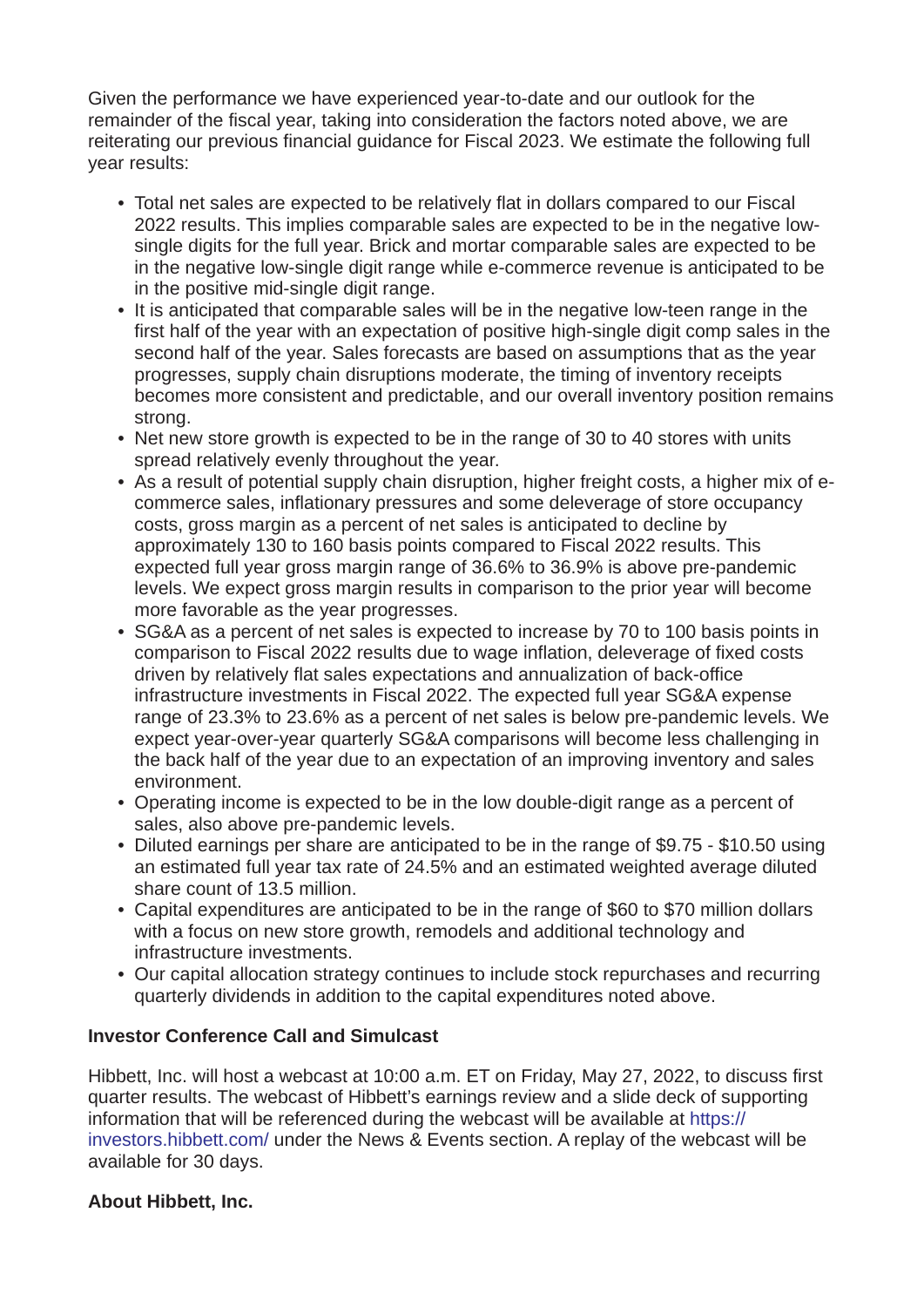Hibbett, headquartered in Birmingham, Alabama, is a leading athletic-inspired fashion retailer with 1,105 Hibbett and City Gear specialty stores located in 35 states nationwide as of April 30, 2022. Hibbett has a rich history of convenient locations, personalized customer service and access to coveted footwear, apparel and equipment from top brands like Nike, Jordan and adidas. Consumers can browse styles, find new releases, shop looks and make purchases online or in their nearest store by visiting [www.hibbett.com.](https://cts.businesswire.com/ct/CT?id=smartlink&url=http%3A%2F%2Fwww.hibbett.com&esheet=52732230&newsitemid=20220527005038&lan=en-US&anchor=www.hibbett.com&index=2&md5=c7f7bc5446354ea7fee13001da884d4c) Follow us @hibbettsports and @citygear on Facebook, Instagram and Twitter.

#### **Disclosure Regarding Forward-Looking Statements**

*This press release contains forward-looking statements within the meaning of the federal securities laws. Other than statements of historical facts, all statements which address activities, events, or developments that the Company anticipates will or may occur in the future, including, but not limited to, such things as our Fiscal 2023 outlook, future capital expenditures, expansion, strategic plans, financial objectives, dividend payments, stock repurchases, growth of the Company's business and operations, including future cash flows, revenues, and earnings, the impact of the COVID-19 pandemic on our business, our effective tax rate and other such matters, are forward-looking statements. The forwardlooking statements contained in this press release reflect our current views about future events and are subject to risks, uncertainties, assumptions, and changes in circumstances that may cause events or our actual activities or results to differ significantly from those expressed in any forward-looking statement. Although we believe that the expectations reflected in the forward-looking statements are reasonable, we cannot guarantee future events, results, actions, levels of activity, or performance or achievements. Readers are cautioned not to place undue reliance on these forward-looking statements. A number of important factors could cause actual results to differ materially from those indicated by the forward-looking statements, including, but not limited to: changes in general economic or market conditions that could affect overall consumer spending or our industry, including the possible effects of inflation; changes to the financial health of our customers; our ability to successfully execute our long-term strategies; our ability to effectively drive operational efficiency in our business; the potential impact of new trade, tariff and tax regulations on our profitability; our ability to effectively develop and launch new, innovative and updated products; our ability to accurately forecast consumer demand for our products and manage our inventory in response to changing demands; future reliability of, and cost associated with, disruptions in the global supply chain and the potential impacts on our domestic and international sources of product, including the actual and potential effect of tariffs on international goods imposed by the United States and other potential impediments to imports; increased competition causing us to lose market share or reduce the prices of our products or to increase significantly our marketing efforts; the impact of public health crises, including the COVID-19 pandemic, or other significant or catastrophic events such as extreme weather, natural disasters or climate change; fluctuations in the costs of our products; loss of key suppliers or manufacturers or failure of our suppliers or manufacturers to produce or deliver our products in a timely or cost-effective manner, including due to port disruptions; labor availability and cost; our ability to accurately anticipate and respond to seasonal or quarterly fluctuations in our operating results; our ability to successfully manage or realize expected results from an acquisition, and other significant investments or capital expenditures; the availability, integration and effective operation of information systems and other technology, as well as any potential interruption of such systems or technology; risks related to data security or privacy breaches; our ability to raise additional capital required to grow our business on terms acceptable to us; our potential exposure to litigation and other proceedings; and our ability to attract key talent and retain the services of our senior management and key employees.*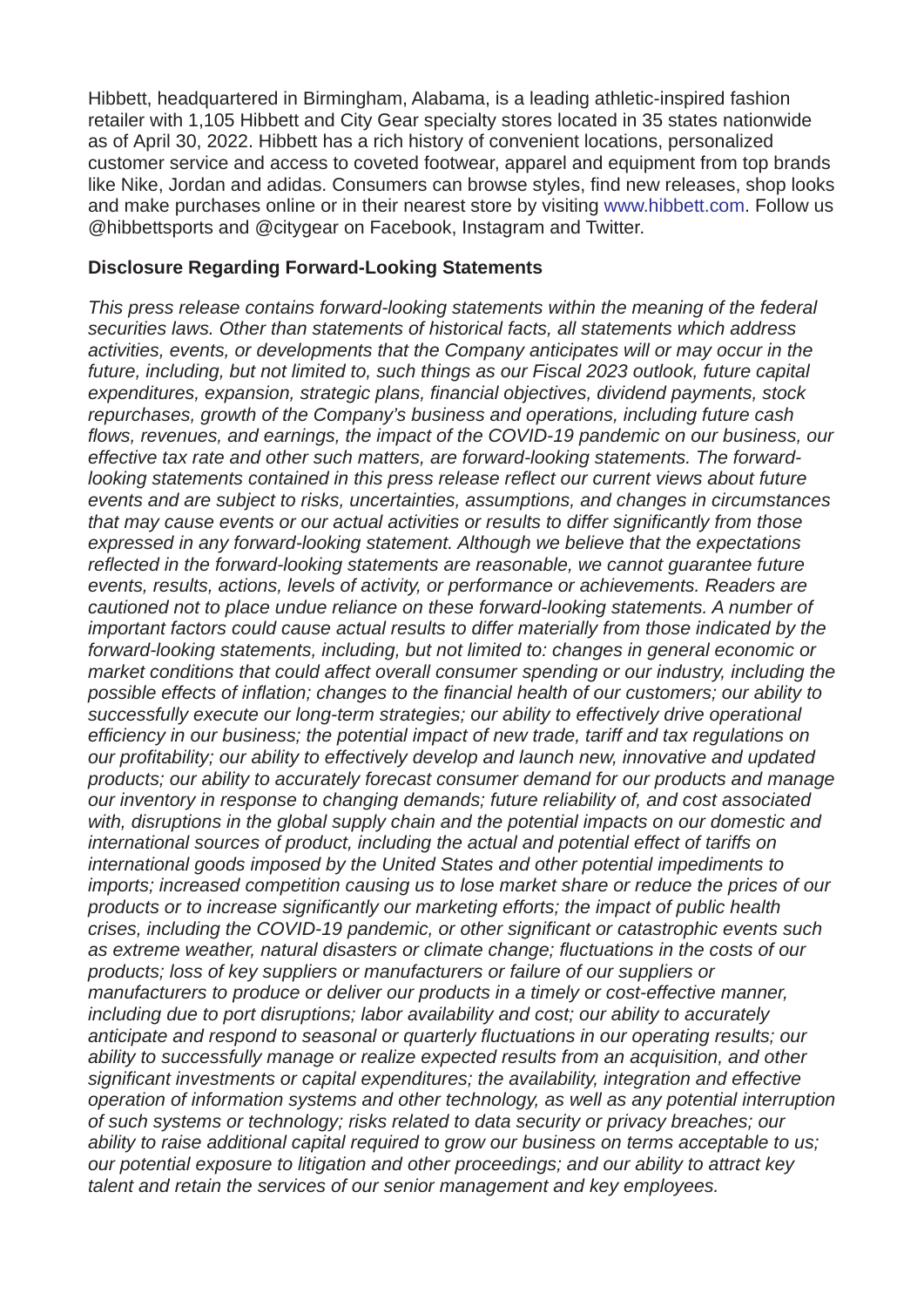*These forward-looking statements are based largely on our expectations and judgments and are subject to a number of risks and uncertainties, many of which are unforeseeable and beyond our control. For additional discussion on risks and uncertainties that may affect forward-looking statements, see "Risk Factors" disclosed in our most recent Annual Report on Form 10-K. Any changes in such assumptions or factors could produce significantly different results. The Company undertakes no obligation to update forwardlooking statements, whether as a result of new information, future events, or otherwise.*

#### **HIBBETT, INC. AND SUBSIDIARIES**

### **Unaudited Condensed Consolidated Statements of Operations**

**(Dollars in thousands, except per share amounts)**

#### **13-Weeks Ended**

|                                                                                | April 30,<br>2022      | May 1,<br>2021             |
|--------------------------------------------------------------------------------|------------------------|----------------------------|
|                                                                                | $%$ to<br><b>Sales</b> | $%$ to<br><b>Sales</b>     |
| Net sales                                                                      | \$424,051              | \$506,861                  |
| Cost of goods sold                                                             |                        | 267,21863.0% 296,89858.6%  |
| Gross margin                                                                   | 156,83337.0%           | 209,96341.4%               |
| Store operating, selling and administrative expenses 95,596 22.5% 91,739 18.1% |                        |                            |
| Depreciation and amortization                                                  |                        | 10,518 2.5 % 8,074 1.6 %   |
| Operating income                                                               |                        | 50,719 12.0% 110,150 21.7% |
| Interest expense, net                                                          | 72<br>— %              | 99<br>$\frac{0}{0}$        |
| Income before provision for income taxes                                       | 50,647 11.9 %          | 110,051 21.7%              |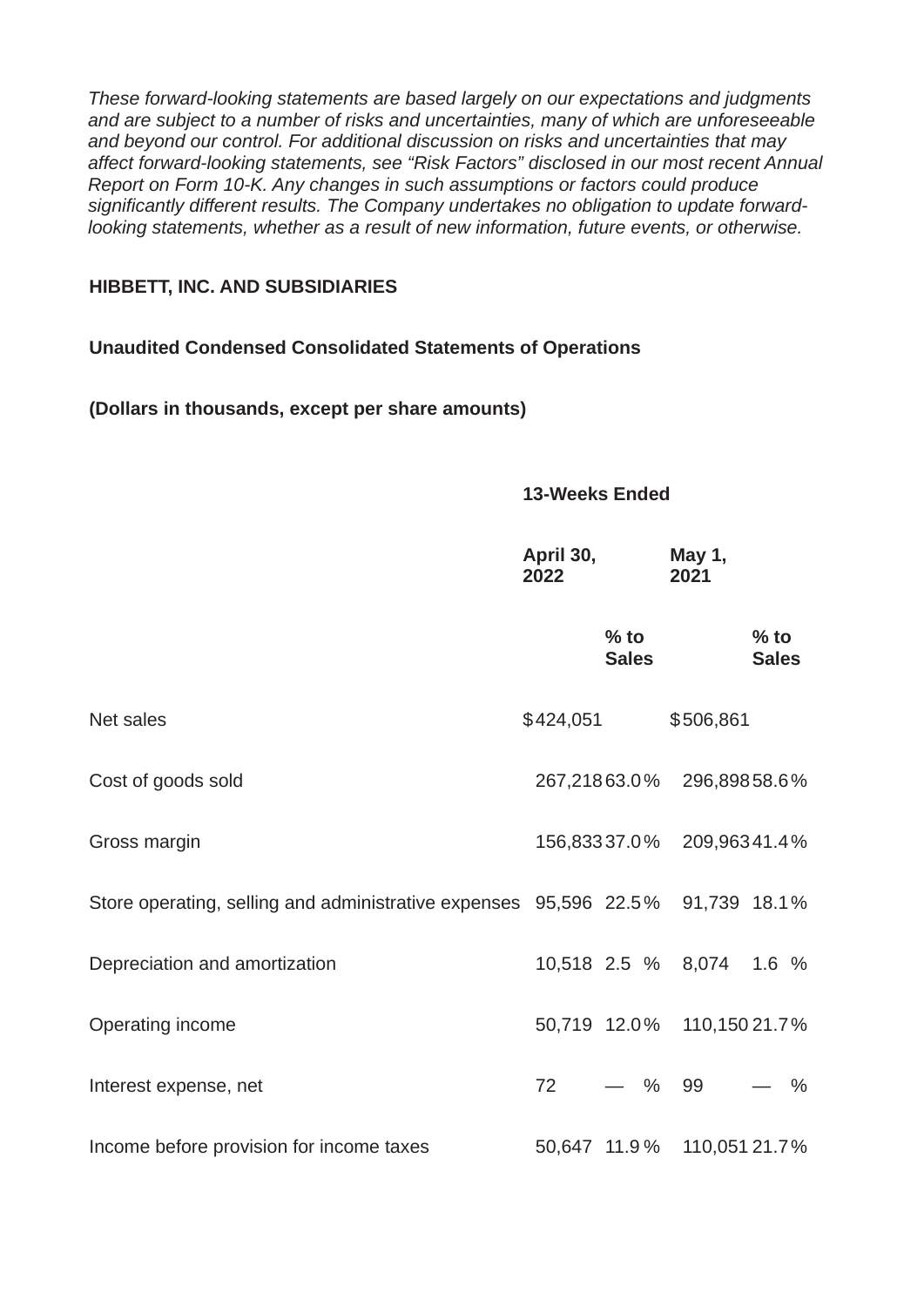| Provision for income taxes                             |                                      |        |         | 11,300 2.7 % 25,285 5.0 %     |  |
|--------------------------------------------------------|--------------------------------------|--------|---------|-------------------------------|--|
| Net income                                             |                                      |        |         | \$39,347 9.3 % \$84,766 16.7% |  |
|                                                        |                                      |        |         |                               |  |
| Basic earnings per share                               |                                      | \$2.98 |         | \$5.19                        |  |
| Diluted earnings per share                             |                                      | \$2.89 |         | \$5.00                        |  |
|                                                        |                                      |        |         |                               |  |
| Weighted average shares:                               |                                      |        |         |                               |  |
| <b>Basic</b>                                           |                                      | 13,224 |         | 16,325                        |  |
| <b>Diluted</b>                                         |                                      | 13,612 |         | 16,966                        |  |
| Percentages may not foot due to rounding.              |                                      |        |         |                               |  |
| HIBBETT, INC. AND SUBSIDIARIES                         |                                      |        |         |                               |  |
| <b>Unaudited Condensed Consolidated Balance Sheets</b> |                                      |        |         |                               |  |
| (In thousands)                                         |                                      |        |         |                               |  |
|                                                        | April 30, January 29, May 1,<br>2022 | 2022   |         | 2021                          |  |
| <b>Assets</b>                                          |                                      |        |         |                               |  |
| Cash and cash equivalents                              |                                      |        |         | \$23,221 \$ 17,054 \$270,852  |  |
| Inventories, net                                       | 314,861                              |        | 221,219 | 182,371                       |  |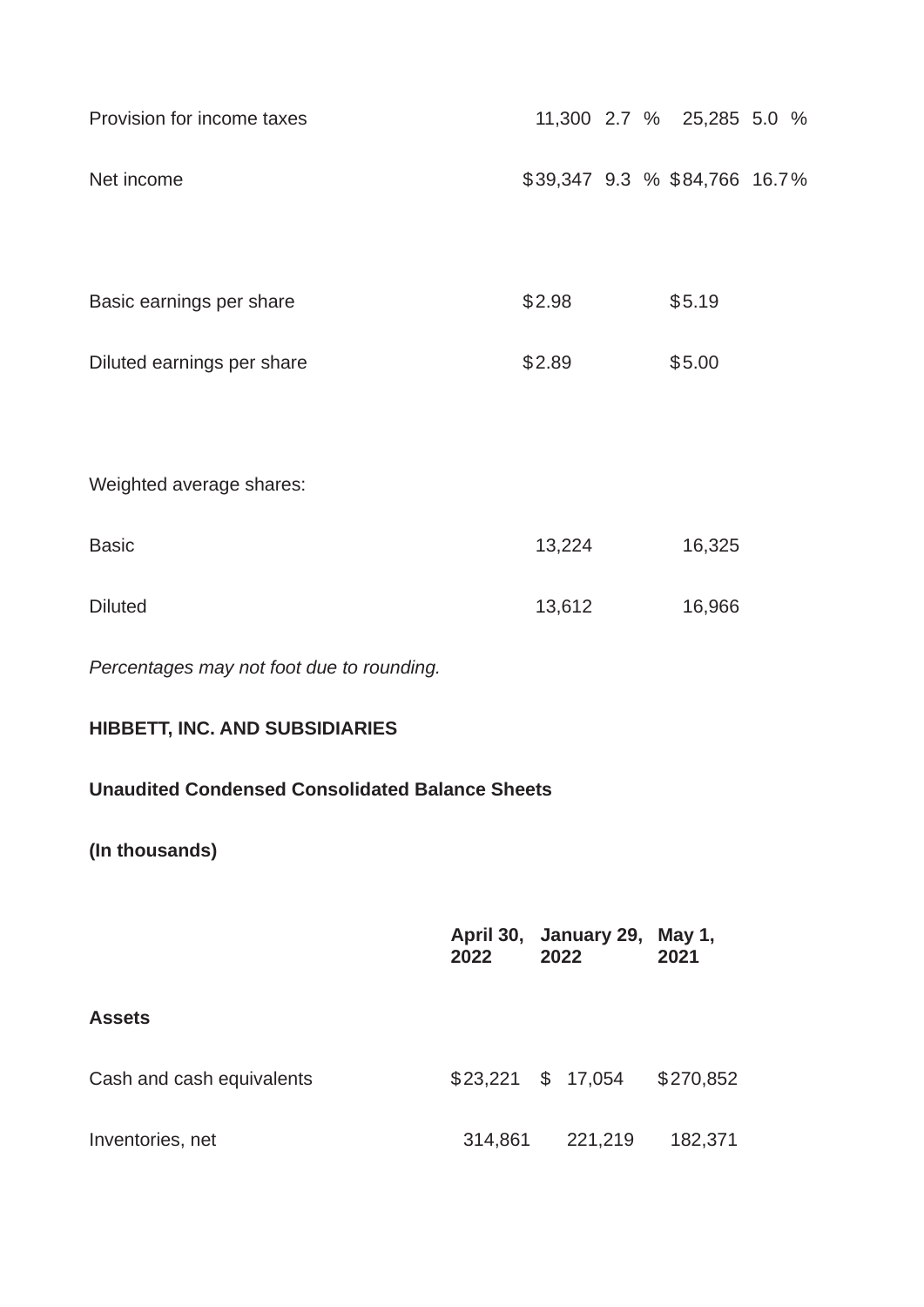| Other current assets | 30.456 | 38,741                  | 21,833 |
|----------------------|--------|-------------------------|--------|
| Total current assets |        | 368.538 277.014 475.056 |        |

| Property and equipment, net      | 153,993             | 145,967 | 107,501   |
|----------------------------------|---------------------|---------|-----------|
| Operating right-of-use assets    | 250,522             | 243,751 | 215,804   |
| Finance right-of-use assets, net | 2,348               | 2,186   | 3,092     |
| Tradename intangible asset       | 23,500              | 23,500  | 23,500    |
| Deferred income taxes, net       | 3,236               | 7,187   | 12,264    |
| Other noncurrent assets          | 3,477               | 3,612   | 3,542     |
| <b>Total assets</b>              | \$805,614 \$703,217 |         | \$840,759 |

## **Liabilities and Stockholders' Investment**

| Accounts payable                 | $$164,294$ \$ 85,647 |         | \$105,888 |
|----------------------------------|----------------------|---------|-----------|
| Operating lease obligations      | 65,054               | 68,521  | 58,875    |
| Credit facility                  | 20,415               |         |           |
| Finance lease obligations        | 1,034                | 975     | 977       |
| Accrued expenses                 | 25,001               | 39,721  | 44,744    |
| <b>Total current liabilities</b> | 275,798              | 194,864 | 210,484   |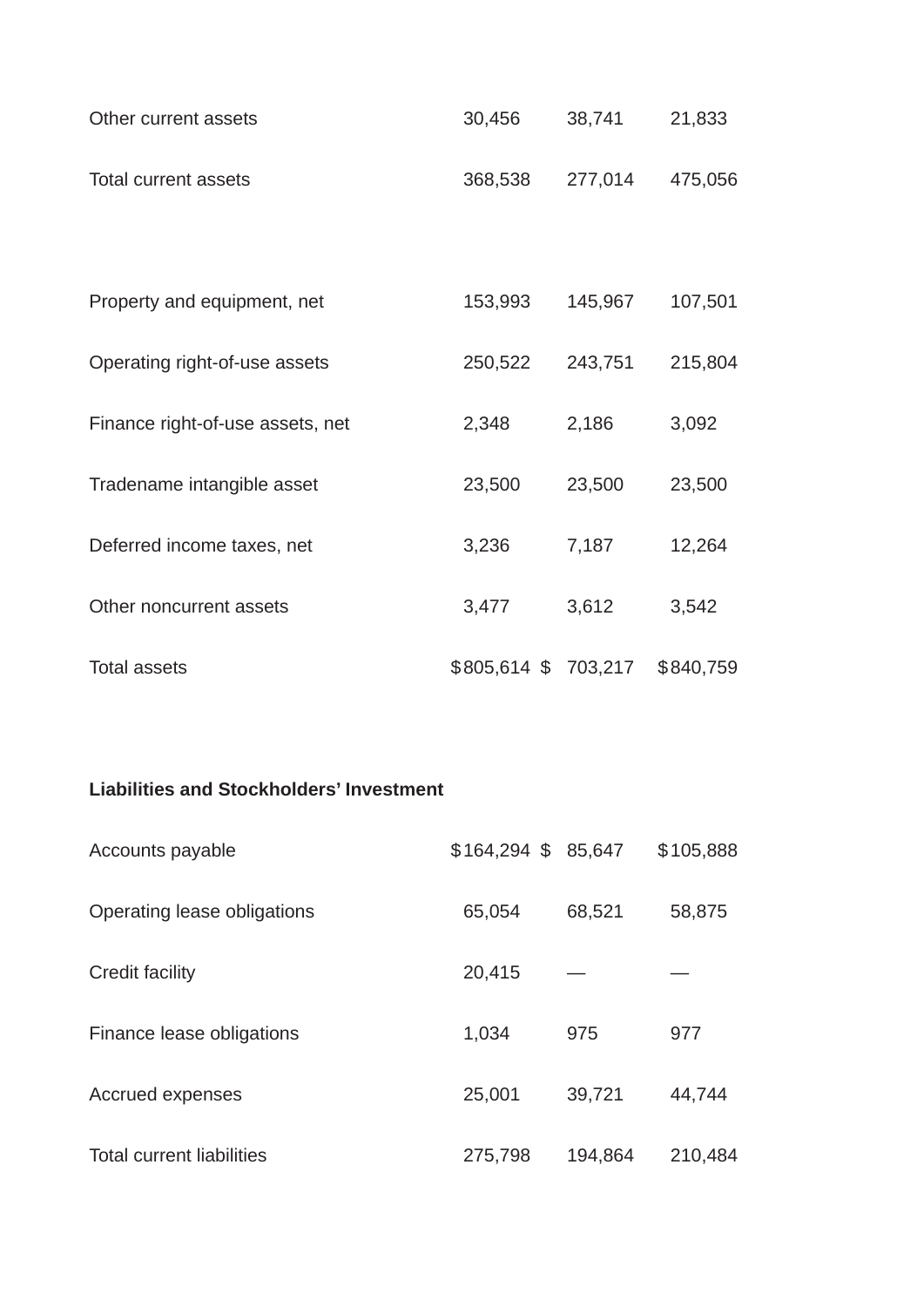| Long-term operating lease obligations                       | 219,296 | 212,349 | 185,326   |
|-------------------------------------------------------------|---------|---------|-----------|
| Long-term finance lease obligations                         | 1,516   | 1,427   | 2,381     |
| Other noncurrent liabilities                                | 2,898   | 3,062   | 3,102     |
| Stockholders' investment                                    | 306,106 | 291,515 | 439,466   |
| Total liabilities and stockholders' investment \$805,614 \$ |         | 703,217 | \$840,759 |

## **HIBBETT, INC. AND SUBSIDIARIES**

## **Supplemental Information**

# **(Unaudited)**

## **13-Weeks Ended**

|                                            | April 30,<br>2022 |        | May 1,<br>2021 |      |
|--------------------------------------------|-------------------|--------|----------------|------|
| <b>Sales Information</b>                   |                   |        |                |      |
| Net sales (decrease) increase              | (16.3)            |        | )% 87.8        | $\%$ |
| Comparable store sales (decrease) increase | (18.9)            | $) \%$ | 87.3           | $\%$ |
|                                            |                   |        |                |      |

## **Store Count Information**

| Beginning of period | 1,096 | 1,067 |
|---------------------|-------|-------|
|---------------------|-------|-------|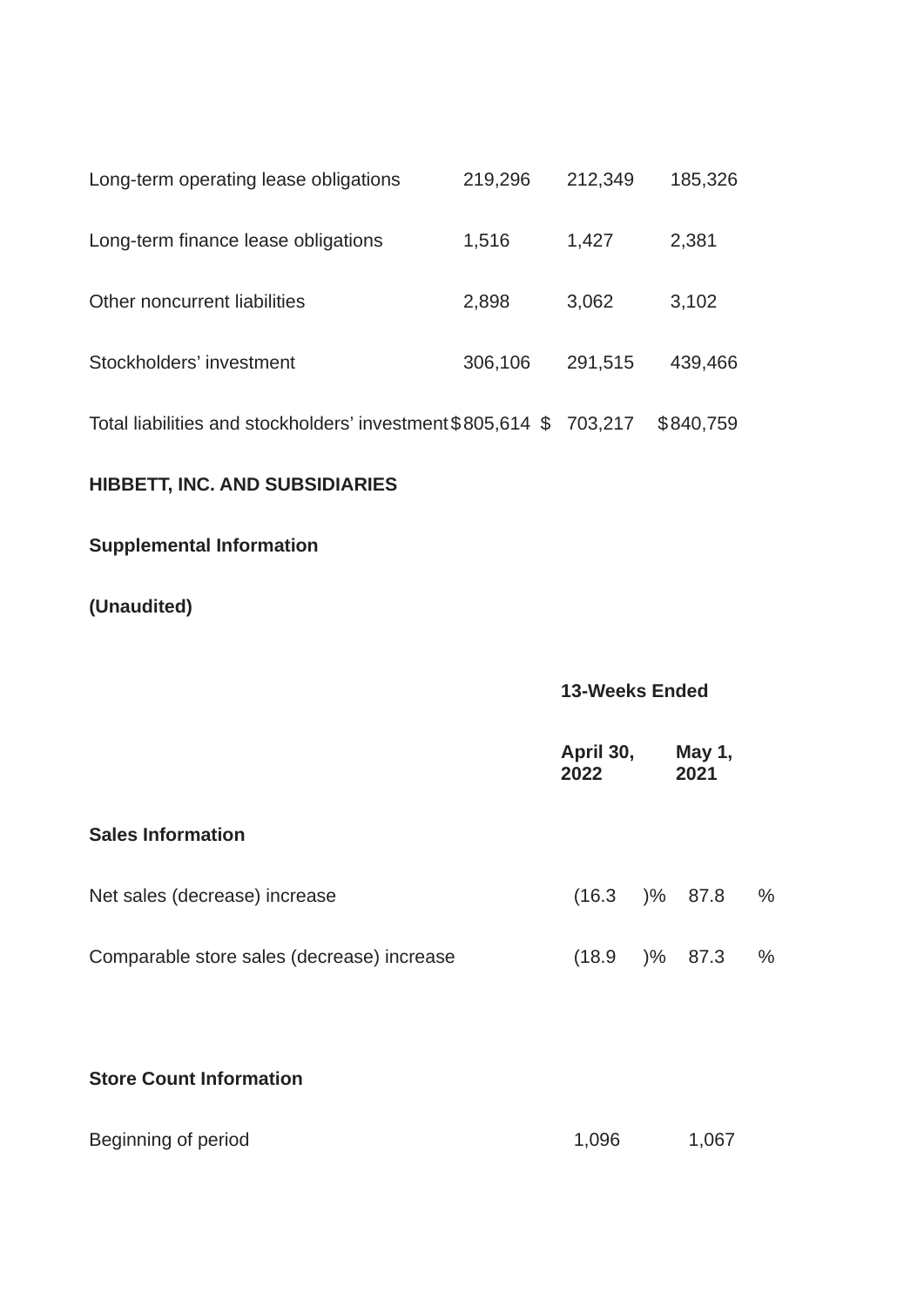| New stores opened | 9           | 6     |  |
|-------------------|-------------|-------|--|
| Rebranded stores  | 1           |       |  |
| Stores closed     | $(1)$ $(2)$ |       |  |
| End of period     | 1,105       | 1,071 |  |

| Estimated square footage at end of period (in thousands) 6,252 |  |  | 6,041 |
|----------------------------------------------------------------|--|--|-------|
|                                                                |  |  |       |

### **Balance Sheet Information**

| Average inventory per store | \$284,942 \$170,281 |  |
|-----------------------------|---------------------|--|
|                             |                     |  |

## **Share Repurchase Information**

| Shares purchased under our Program    | 491,218  | 541,283  |
|---------------------------------------|----------|----------|
| Cost (in thousands)                   | \$22,399 | \$37,314 |
| Settlement of net share equity awards | 45,993   | 41,120   |
| Cost (in thousands)                   | \$2,069  | \$2,846  |

[View source version on b](https://www.businesswire.com/news/home/20220527005038/en/)[usinesswire.co](http://businesswire.com)[m: https://www.businesswire.com/news/home/](https://www.businesswire.com/news/home/20220527005038/en/) 20220527005038/en/

Robert Volke - SVP, Chief Financial Officer Gavin Bell - VP, Investor Relations 205-944-1312